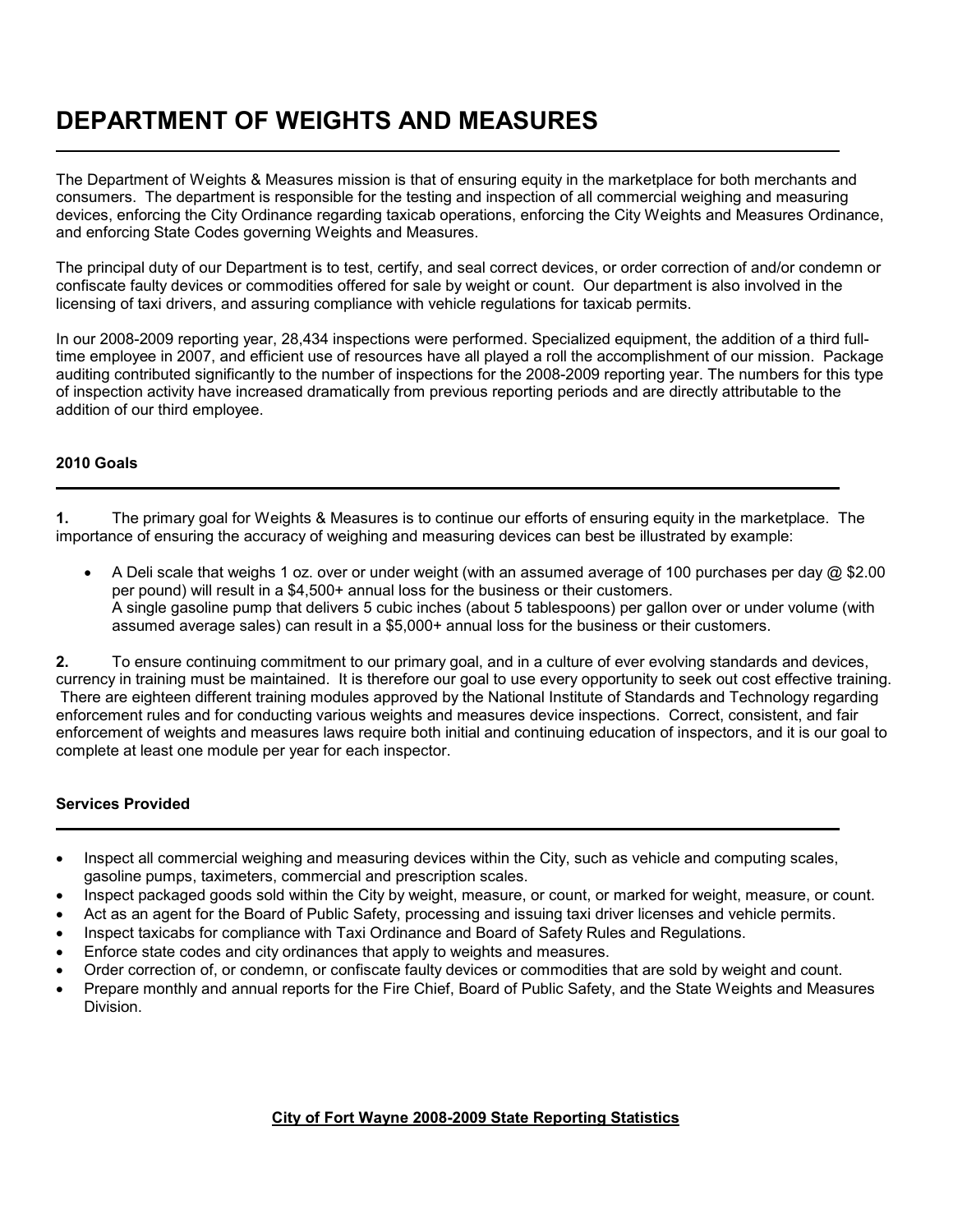# **DEPARTMENT OF WEIGHTS AND MEASURES**

The Department of Weights & Measures mission is that of ensuring equity in the marketplace for both merchants and consumers. The department s responsible for the testing and inspection of all commercial weighing and measuring devices, enforcing the City Ordinance regarding taxicab operations, enforcing the City Weights and Measures Ordinance, and enforcing State Codes governing Weights and Measures.

The principal duty of our Department is to test, certify, and seal correct devices, or order correction of and/or condemn or confiscate faulty devices or commodities offered for sale by weight or count. Our department is also involved in the licensing of taxi drivers, and assuring compliance with vehicle regulations for taxicab permits.

In our 2008-2009 reporting year, 28,434 inspections were performed. Specialized equipment, the addition of a third fulltime employee in 2007, and efficient use of resources have all played a roll the accomplishment of our mission. Package auditing contributed significantly to the number of inspections for the 2008-2009 reporting year. The numbers for this type of inspection activity have increased dramatically from previous reporting periods and are directly attributable to the addition of our third employee.

### **2010 Goals**

L

L

L

**1.** The primary goal for Weights & Measures is to continue our efforts of ensuring equity in the marketplace. The importance of ensuring the accuracy of weighing and measuring devices can best be illustrated by example:

A Deli scale that weighs 1 oz. over or under weight (with an assumed average of 100 purchases per day  $\oslash$  \$2.00 per pound) will result in a \$4,500+ annual loss for the business or their customers.

A single gasoline pump that delivers 5 cubic inches (about 5 tablespoons) per gallon over or under volume (with assumed average sales) can result in a \$5,000+ annual loss for the business or their customers.

**2.** To ensure continuing commitment to our primary goal, and in a culture of ever evolving standards and devices, currency in training must be maintained. It is therefore our goal to use every opportunity to seek out cost effective training.There are eighteen different training modules approved by the National Institute of Standards and Technology regarding enforcement rules and for conducting various weights and measures device inspections. Correct, consistent, and fair enforcement of weights and measures laws require both initial and continuing education of inspectors, and it is our goal to complete at least one module per year for each inspector.

# **Services Provided**

Inspect all commercial weighing and measuring devices within the City, such as vehicle and computing scales, gasoline pumps, taximeters, commercial and prescription scales.

Inspect packaged goods sold within the City by weight, measure, or count, or marked for weight, measure, or count. Act as an agent for the Board of Public Safety, processing and issuing taxi driver licenses and vehicle permits.

Inspect taxicabs for compliance with Taxi Ordinance and Board of Safety Rules and Regulations.

Enforce state codes and city ordinances that apply to weights and measures.

Order correction of, or condemn, or confiscate faulty devices or commodities that are sold by weight and count. Prepare monthly and annual reports for the Fire Chief, Board of Public Safety, and the State Weights and Measures Division.

# **City of Fort Wayne 2008-2009 State Reporting Statistics**